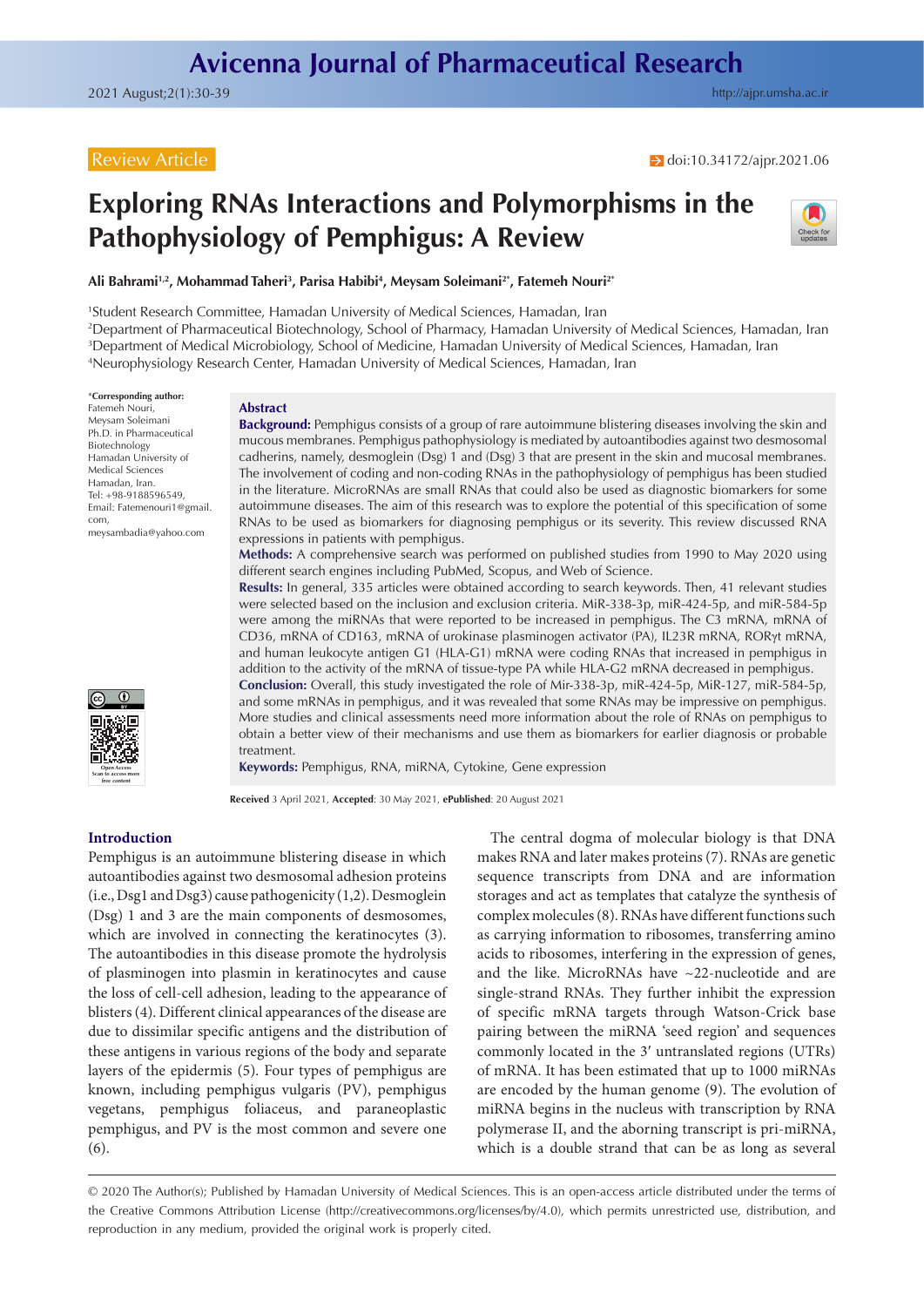kilobases. The processing of miRNA begins in the nucleus with cleavage by Drosha (RNase III-like enzyme) and its co-factors. Then, the miRNA is nearly 70 nucleotides and is exported from the nucleus to cytoplasm by the export factor Exportin 5. In the cytoplasm, Dicer (another RNase III-like endonuclease) creates ~22 nt RNA duplex, and then the miRNA will be a single strand by the final complex RNA-induced silence complex (10). Recent research indicated that small RNA molecules from short-interfering RNAs to microRNAs are also capable of moving between cells and through the vasculature (11). RNAs have a role in the pathogenesis of pemphigus. Accordingly, this review focused on understanding the role of each RNA and how the changing of RNA expression, especially miRNAs, influences the pathogenesis of PV aiming at using it for treating and controlling the disease ([Figure 1](#page-1-0)).

### **Methods**

This review aimed to determine the interaction between Pemphigus disease and RNA molecules. Some electronic databases, namely, the external databases of PubMed, Scopus, Web of Science, and open access Journal Directory (from 1990 until May 2020) were searched to find related articles. Our search strategy was accomplishing primarily mini-review use of English sensitive keywords with any probable mesh of keywords such as 'pemphigus AND miRNA', 'pemphigus AND micro AND RNA', 'pemphigus AND lncRNA', 'pemphigus AND lnc AND RNA', 'pemphigus AND piRNA', and 'pemphigus AND sno and RNA'. Other keywords were 'pemphigus

AND snoRNA', 'pemphigus AND snRNA', 'pemphigus AND sn AND RNA', 'pemphigus AND miRNA AND review', 'pemphigus AND microRNA AND review', and 'pemphigus AND RNA' which were searched in the titles and abstracts of studies. Furthermore, the reference list of the articles was evaluated to increment the sensitivity and choice of most literature which could not be identified in the database. Initiating with the greatest sensitivity search, 335 articles on external databases were found and collected by a researcher using Endnote software. Then, the articles from all the cited databases were unified and duplicate articles were removed from further analysis. Two researchers separately investigated all the articles and excluded the ones that were unrelated to the topic and the inclusion index criteria (search keywords). Several articles and abstracts were excluded after reviewing the titles. The extant articles were cautiously evaluated, and relevant studies were selected accordingly. Eventually, 41 articles were analyzed after obtaining related articles and applying the limitations of the search strategy. During the review of the articles in 2020, new articles were included in our study, if any ([Figure 2\)](#page-2-0).

# **Results**

### *RNA Interference in Pemphigus*

The primary signs in most of the pemphigus cases are oral lesions and then cutaneous lesions (2). The pemphigus auto-antibodies induced losing cell to cell connection. The inhibition of EGFR by shRNA causes the prevention of the internalization of Dsg and retraction of keratin

<span id="page-1-0"></span>

Figure 1. Graphical Abstract of the Present Study.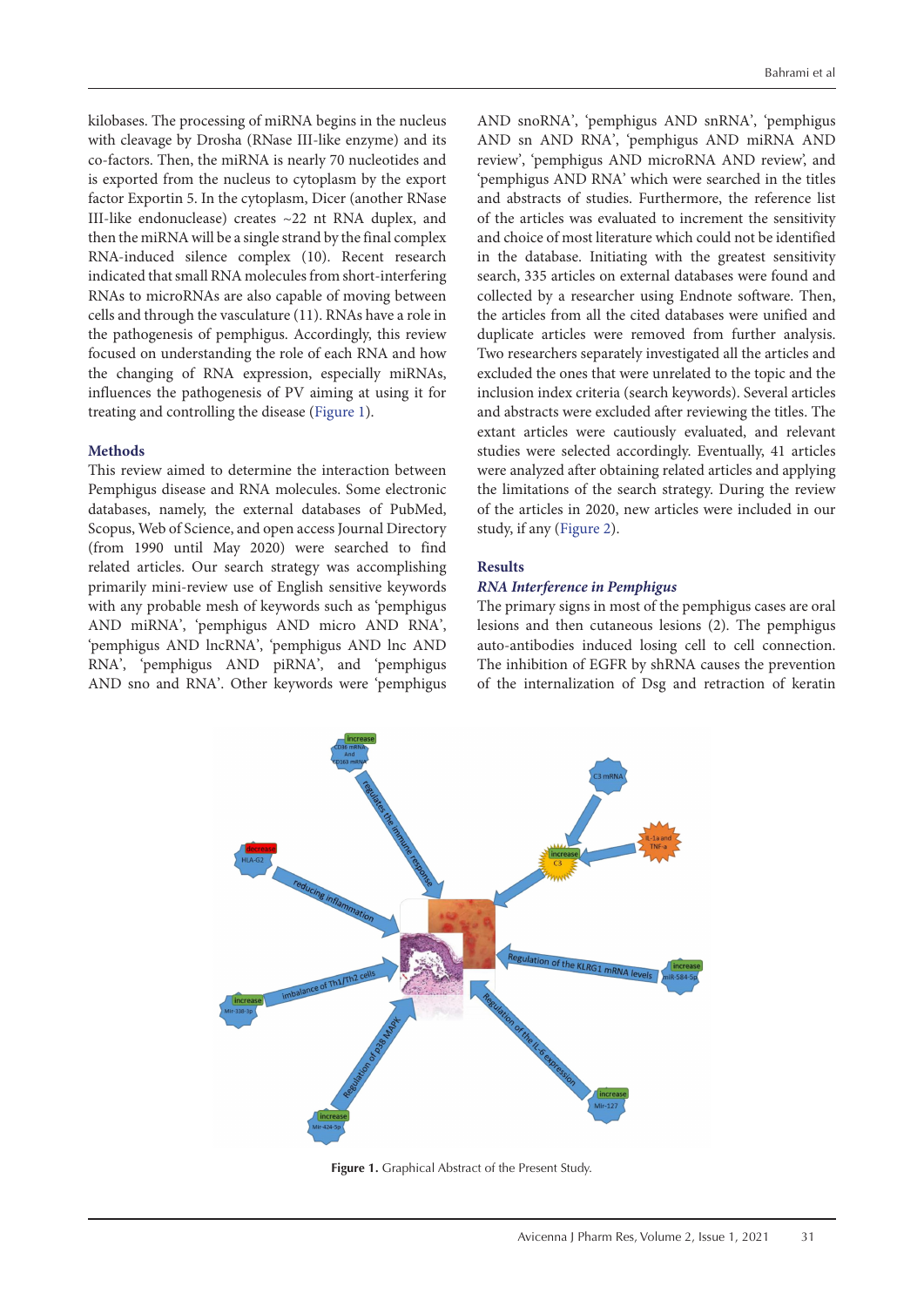<span id="page-2-0"></span>

**Figure 2.** Flowchart of Search Results in Search Engines.

intermediate filaments. The PV immunoglobulin G (IgG) will be prevented from blistering in a mouse model using EGFR inhibitors and shRNA that inhibit EGFR (12). Thus, the therapeutic intervention of iRNAs could have good outcomes in the prognosis of pemphigus the treatment of which is difficult (13).

### *miR-217*

Overall, 65 patients with oral PV and 38 healthy people were selected in this study, and their oral mucosal tissues, serum, and saliva were collected based on the aim of the study. Interleukin-6 (IL-6) is an important factor in immune responses that is the target of miR-217 and has an important function in immune responses, inflammation, cell differentiation, coagulation, and the development of a tumor. The tissue macrophages secrete Il-6 to promote the maturation of pre-B cells. In addition, IL-6 increases inflammatory responses induced by damage, trauma, stress, and infection. It increased in the oral mucosal tissues of a patient with PV compared with the controls. Moreover, changes in the IL-6 gene expression were found in the serum and the saliva. This upregulation of IL-6 can be used as a biomarker for PV, especially at the early stage. In this study, a binding site of miR-217 at the 3'UTR of IL-6 mRNA was reported thus miR-217 is a regulator of IL-6 expression and might affect the PV pathology by IL-6 expression regulation (6).

Many rare diseases are diagnosed lately, probably leading to severe, irreversible, debilitating, and life-threatening consequences. Approximately 30% of rare diseases have been guesstimated that have no specific diagnosis. Accordingly, exact and timely diagnosis is often important for prevention and accurate treatment. Genetic factors such as several genes or chromosomal abnormalities are the cause of nearly 80% of rare diseases and these agents can be used as biomarkers since the regulation of many diseases is associated with genetic and epigenetic factors (14). Biomarkers are biological parameters that can be measured and cause choosing the appropriate and often personalized medicine. Biomarkers should be easily accessible thus it is acceptable if they can be polled from body fluids such as serum or urine (15). In general, 1500 transcribed miRs were identified since the discovery of miRs (14). miRs are now used as biomarkers for diseases such as cancer and some specific miRs are involved in the pathogenesis of these diseases (16,17). miRs can further be applied as almost accessible biomarkers for diagnosing rare diseases (14).

### *miR-338-3p*

It was demonstrated that the levels of Th2 cells and Th2 type cytokines (IL-4 and IL-10) increase while the levels of Th1 cells and Th1 cytokines (Interferon-gamma [IFN-γ] and IL-2) decrease in PV patients, thus the TH1/Th2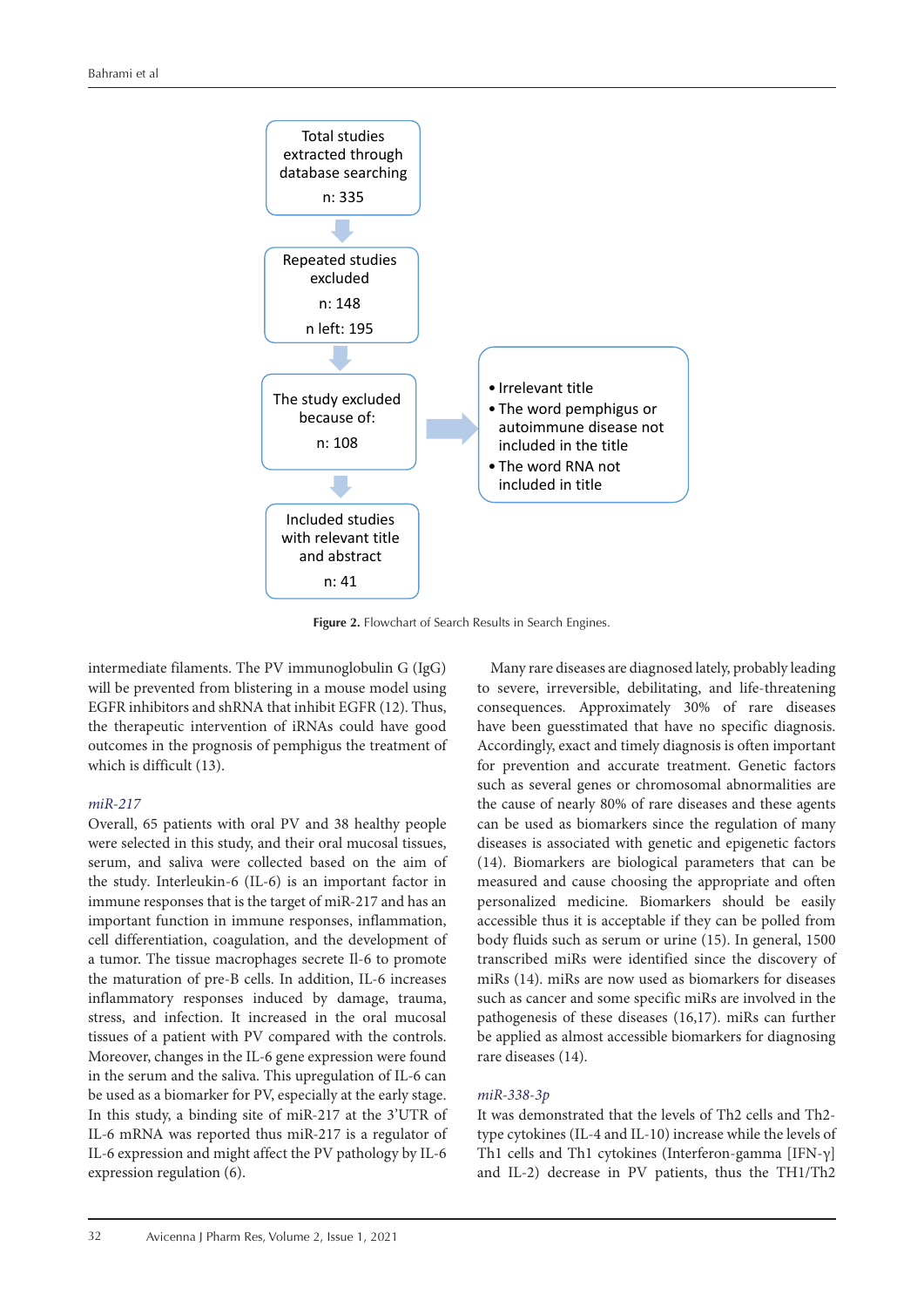balance in the peripheral blood plays the main role in the immunopathogenesis of PV patients (18). miR-338- 3p may contribute to the synthesis of the Dsg3 antibody. The expression of the miR-338-3p increases in PV patients compared with controls and its expression has a positive correlation with the pemphigus area and activity score and anti-Dsg3 antibody titers (18). In a study by Lin et al on 42 patients and 33 healthy people, it was reported that the increased expression of miRNA-338-3p changed and decreased after effective treatment. It was shown that the severity of pemphigus is related to the level of miR-338-3p. No difference was observed between people with pemphigus for the first time and people who had relapsed disease (19).

The decline in IFN-γ and IL-4 levels while a rise in the IL-10 level, along with the increased expression of miR-338- 3p implies that the imbalance of Th1/Th2 cells is related to the altered expression of miR-338-3p. MiR-338-3p causes an imbalance of Th1/Th2 cells thus it plays a role in the production of the Dsg3 antibody in PV patients. TNFRIassociated death domain protein (TRADD) is a target gene of miR-338-3p and an adaptor molecule that induces either apoptosis or proliferation. The protein expression of TRADD decreases in PV patients and is because of the overexpression of miR-338-3p, meaning that miR-338-3p causes the imbalance of Th1/Th2 cells directly by suppressing the function of TRADD (18). RNF114 is another target gene of miR-338-3p and promotes T-cell activation thus it can take part in the regulation of immunity and has a role in pemphigus pathogenesis. RNF114 down-regulates in both mRNA and protein levels when miR-338-3p increases in vitro while in vivo, its mRNA and protein are higher in patients compared to healthy subjects. It was suggested that RNF114 increases through other pathways in pemphigus patients (19).

# *miR-424-5p*

Autoantibodies against Dsg 1 and 3 promote the hydrolysis of plasminogen into plasmin in keratinocytes. They further cause the loss of cell-cell adhesion and make blisters. Humoral responses, regulated by CD4+ T cells, may contribute to the pathogenesis of pemphigus. Proinflammatory T cells increase the humoral responses whereas regulatory T cells (Tregs) inhibit B-cell activation and antibody production. Some miRNAs modulating T- and B-cell function can regulate the development of autoimmune diseases (AIDs). Three patients with pemphigus and three healthy subjects were selected in miRNAs microarray analysis. To assess the similarity, the total RNA was extracted from peripheral blood mononuclear cells (PBMCs), and miRNA expression profiles between the patients and healthy subjects were analyzed by the principal-component analysis. There was a clear difference between the two groups and similarity in each group. There were  $71$  ( $P < 0.05$ , fold change

 $>$ 2) upregulated and 53 ( $P$ <0.05, fold change <0.5) downregulated miRNAs, respectively.

miR-424-5p was one of the miRNAs which was upregulated up to more than 1,000-fold in the patients. The expression of miR-424-5p in the PBMCs of 9 other patients with the same age and gender as healthy subjects was defined by the real-time quantitative polymerase chain reaction. The levels of miR-424-5p in the PBMCs in the patients were higher compared to healthy subjects. Gene Ontology (GO) and Kyoto Encyclopedia of Genes and Genomes analysis showed that the potential targeted genes by miR-424-5p may regulate a wide range of pathways including the p38 and another mitogen-activated protein kinase (MAPK). In pemphigus, although the signaling pathway of MAPK is dysregulated, miR-424-5p targets this signaling pathway and may adjust the pathogenesis of pemphigus (4). Specific autoantibodies of pemphigus can induce the p38 MAPK, which is associated with the collapse of the cytoskeleton, separation of desmosomes, and apoptosis of keratinocytes. The inhibition of p38 MAPK in keratinocytes can prevent pemphigusspecific autoantibodies, inducing the reorganization of cytoskeletons and phosphorylation of heat shock proteins (HSP) 27. HSP27 phosphorylation has been found in pemphigus patients' biopsies and may involve in cytoskeletal regulation. Cytoskeletal dysregulation is associated with the loss of cell-cell adhesion. Skin blistering was prevented by inhibiting pemphigus IgGactivated signaling in epidermal cells in a mouse model of pemphigus. It is believed that miR-424-5p is involved in blister formation and regulation of p38 MAPK activation and HSP27 phosphorylation during the development of pemphigus.

# *Long Non-coding RNA Polymorphisms (single nucleotide polymorphisms, SNPs) in Pemphigus*

Generally, 229 patients with endemic pemphigus foliaceus (EPF) and 6681 healthy controls were used, and the genotype and allele frequencies of 2080 SNPs in their whole genome were collected based on the study aim. It should be noted that rs7195536, rs6095016, rs6942557, rs1542604, and rs17774133 are exonic SNPs considering that they may change the secondary structure of lncRNAs and their changes may influence some gene expressions and regulations (20). It is known that the function of RNAs depends on their structures. Four SNPs (i.e., rs7144332, rs1542604, rs6942557, and rs17774133) are associated with lncRNAs and involved in EPF. These SNPs exist in introns or spliced exons rather than mature lncRNAs. SNPs on lncRNA genes can cause interference not only in the post-transcriptional adjustment of other gene expressions but also in their transcriptional regulation. lncRNA AC009121⋅1, which is associated with SNP (rs7195536), is an expression quantitative trait locus (eQTL) for three relative genes including RMI2, RP11485G7⋅5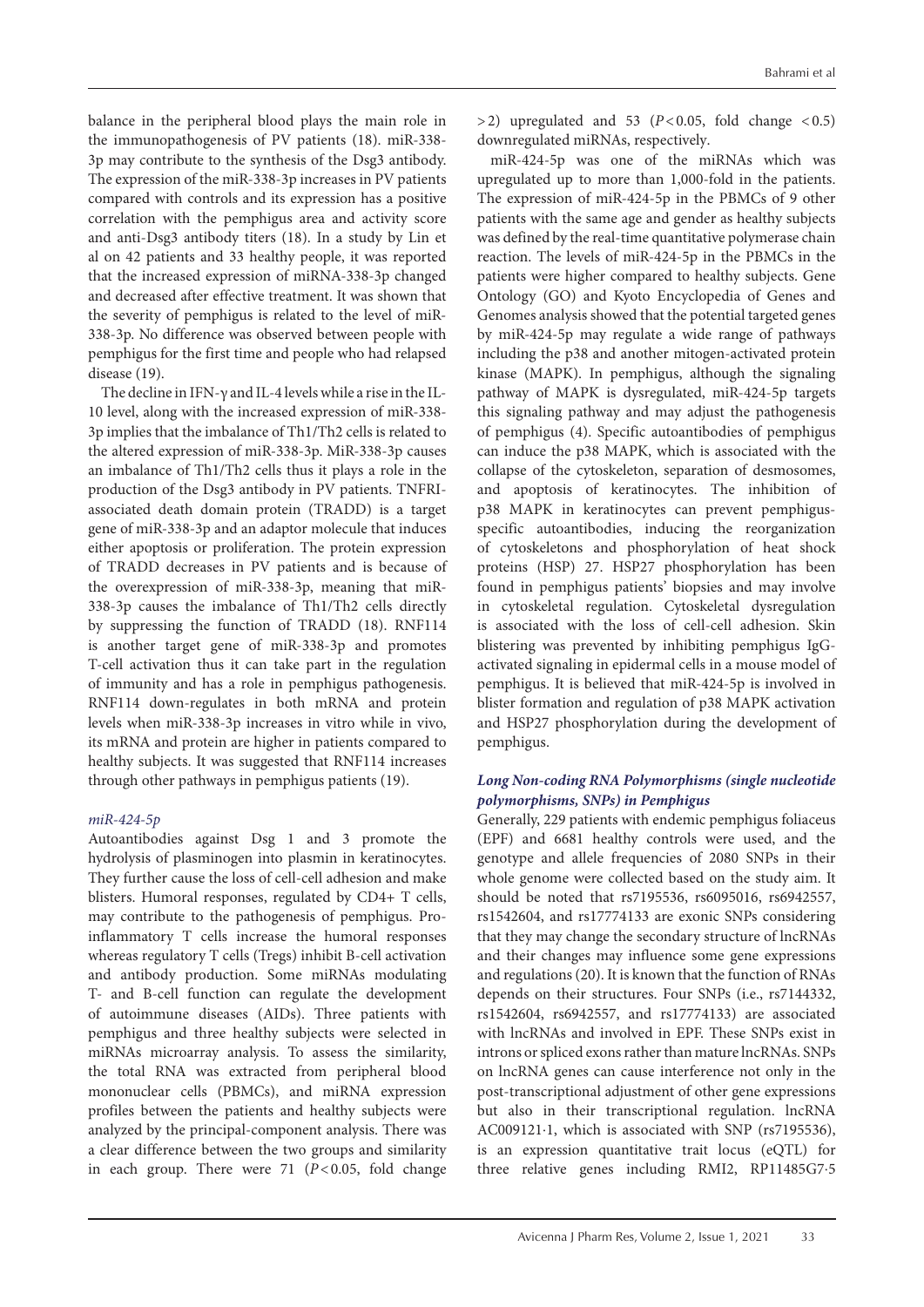(AC009121⋅2), and CTD- 3088G3⋅4 (AC099489⋅2), implying that lncRNA AC0091211 may regulate these three genes, and SNP rs7195536 can make some changes in its regulation. It has been suggested that this SNP may have a direct effect on EPF capacity (21).

The IL23/Th17 pathway is vital in tissue immunesurveillance and autoimmunity mechanisms and is also involved in the pathogenesis of some AIDs. Four SNPs in the IL23R gene were analyzed, among which only rs11209026>G was associated with PF susceptibility. This SNP causes replacing the Arg with Gln residues and this change may result in IL23R function. In this study, 115 patients with PF and 201 healthy people were selected for analysis. A slight increase in IL23R mRNA expression was observed in PF patients compared to the controls. Additionally, the level of mRNA was higher in patients with chronic PF compared to new patients. In addition, the increased expression of proinflammatory cytokine IL23 was reported in PV (22) instead of PF.

The leukocyte-associated Ig-like receptor 1 (LAIR-1) is expressed in most PBMC, is highly important for adjusting the immune response, and is a collagen-binding inhibitory receptor. LAIR-2 is connected with the same ligands and antagonizes the function of LAIR-1. Both LAIR-1 and LAIR-2 are Ig receptors. The LAIR1 and LAIR2 SNPs were studied if they are associated with PF susceptibility. C1q (the first member of the complement) exists in the intercellular space of PV lesions (23) and binds with LAIR-1, and this connection inhibits some immune responses such as the activation and differentiation of monocytes to dendritic cells (DC) and the production of IFN-α by plasmacytoid DCs. LAIR-2 can also return the differentiation of monocytes to DC and the production of IFN-α (24). Likewise, collagen XVII binds LAIR-1 and LAIR-2. The autoantibodies of blistering AIDs, including PV and PF target collagen XVII (25). The connection of autoantibodies with collagen XVII can affect the binding of collagen and LAIR-1 thus affecting the immune response in these diseases (26). LAIR1 SNP rs56802430 is associated with LAIR1 expression and PF susceptibility but its association with PF is due to other possible functions instead of differential expression of LAIR1 mRNA. Moreover, rs11084332 is associated with PF. Some of the SNPs related to LAIR-1 mRNA expression or PF susceptibility are present in 3′UTR, which is a binding site for miRNAs. SNPs rs74463408 and rs3745444 related to LAIR-1 mRNA expression and SNP rs11084332 are associated with PF that is present in that region. The 5′UTR SNP rs2287828 of LAIR2 is only associated with PF among the eight investigated LAIR2 SNPs. Some SNP-SNP interactions in LAIR2 include rs2287828 interaction with rs2042287 and rs114834145, and that of rs114834145 with rs2277974. SNP rs2287828 does not influence gene expression, thus indicating that differential mRNA levels of LAIR2 should not involve in PF. Nonetheless, these four

interactions organize a haplotype that is associated with PF susceptibility and causes the upregulation of LAIR2 in healthy controls, and finally, higher mRNA levels of LAIR2 might affect susceptibility to PF (27).

Nine 3'UTR SNPs were evaluated, which were distributed among six immune-related genes. A different expression of these genes was found in PF and there was an association between PF and the A/G genotype of KLRG1 rs1805672. A single miRNA-mRNA interaction was studied, and the overlapping of rs1805672 of KLRG1 with the miRNA targeting site was observed accordingly. The heterozygous genotype of the KLRG1 rs1805672 is associated with an increased predisposition to PF, and there is a positive association between KLRG1 mRNA and miR-584-5p levels. MiR-584-5p is an intronic miRNA and located in chromosome 5 (not in the same chromosome of KLRG1) as an intron of the SH3 domain and tetratricopeptide repeats 2 genes (SH3TC2). In this study, a positive correlation was observed between the mRNA of SH3TC2 and miR-584- 5p and KLRG1 in the same PBMC samples. The nuclear factor kappa-light-chain-enhancer of activated B cells (NF-kappa B) signaling upregulated the expression of miR-584-5p. Furthermore, NF-kappa B upregulates the KLRG1, which is the target of miR-584-5p. The rs1805672 G allele can cut the binding of this microRNA. It is known that KLRG1 and SH3TC2 transcriptions are concordantly regulated by NF-Kappa B. It is a possible that the KLRG1 protein synthesis harboring the rs1805672 G allele after the activation of NF-kappa B is not affected by miR-584-5p. The rs1805672 G allele cancels the miR-584-5p mediation thus this SNP may play an important role in regulating KLRG1 mRNA levels. Considering that KLRG1 mRNA levels increased in PF patients (compared with controls), it should be noted that rs1805672 essentially contributes to the pathogenesis of PF. Several other SNPs in the 3'UTR of KLRG1 may involve in the regulation of KLRG1 post-transcriptionally caused by miRNA, thus they may associate with an AID such as pemphigus. High levels of KLRG1 proteins impair E-cadherin-dependent cell-cell adhesion. Therefore, KLRG1 proteins have a role in the pathogenesis of pemphigus (28).

# *Genetic Variants Associated With AIDs Affecting Putative microRNA Binding Sites*

Based on the evidence, more than 90% of genetic variations are related to AIDs, which are in the non-coding regions of the human genome and specifically in the regulatory sequences. SNPs in the 3'UTR of mRNA (miRSNP) can change the miRNA binding site and affect regulation by miRNA, thus causing AIDs. In this study, 34 miRSNPs were identified, which may affect the binding site of 86 miRNAs in 18 target genes. The PTPN2 gene is associated with five diseases and has two miRSNPs in its 3'UTR. The risk allele (T) of rs60474474 disrupts the binding of miR-4290, and the protective allele (G) of rs45450798 located in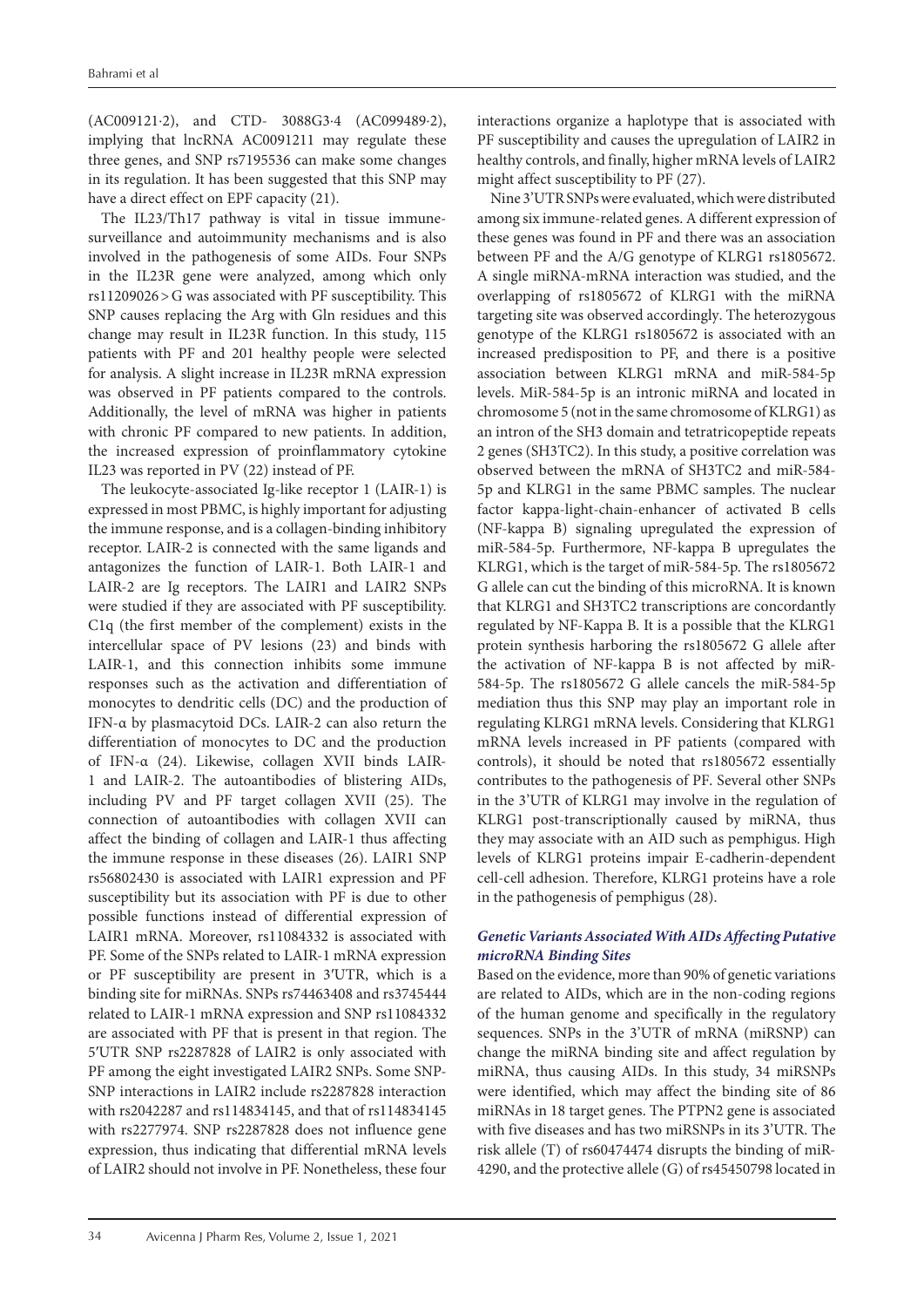the 3'UTR of PTPN2 creates a binding site for miR-4531. In mice, the lack of PTPN2 causes the perturbations of T cell tolerance and increased T cell and B cell responses, resulting in severe inflammatory and autoimmunity disease. The repression of PTPN2 by 3'UTR SNPs is related to several diseases. The risk allele eventually decreases PTPN2 expression and causes AIDs. MiR-4290 is not present in any blood cell type or whole blood thus the increased expression of miR-4290 due to reduced PTPN2 can be used as a biomarker to immune-related diseases. It has been shown that SNPs associated with complex diseases are more likely to be an eQTL compared to nonrelated SNPs. Approximately 12% of causal non-coding SNPs in AIDs are eQTL, and 28 miRSNPs associated with AID that is eQTL for their target genes, were discovered as well (29).

# *Loss of Flotillin Expression in PV*

Flotillin-1 and -2 are proteins that are present in various cellular compartments and are associated with lipid microdomains called rafts. Various cell adhesion proteins such as E-cadherin, β-catenin, and p120 catenin are related to flotillins. It is noteworthy that flotillins directly interact with plakoglobin, which is localized in both adhesion junctions (Ajs) and desmosomes thus it is reasonable that flotillins may be involved in desmosomal adhesion in the epidermis tissue. The absence of flotillin decreases the expression of Dsg3 in the HaCaT human keratinocyte cell line and it is due to the increased Dsg3 lysosomal turnover. Flotillin ablation harms desmosomal adhesion strength. Accordingly, microRNAs interfering in the expression of flotillins have also an important role in the pathogenesis of PV and can be used as a candidate for the treatment of PV (30).

# *Complement Activation in Pemphigus*

The complement system is one of the main factors that is involved in acantholysis in pemphigus. Total hemolytic complement reduces in the blister fluids of pemphigus thus it shows a local activation of complement in pemphigus. The activation of complement causes a group membrane attack complex that is merely found in PV lesions rather than the unaffected skin, highlighting the role of complement in acantholysis. Research findings indicated that PV lesions still develop in the lack of C3 or C5, showing that the role of complement is not critical in PV but it increases the development of blisters. PV-IgG antibodies cause the expression of C3 mRNA in keratinocytes, and acantholysis reduces about 43% by using anti-C3 antibodies. Antibodies against C3 do not affect C3 mRNA, thus the regulation of C3 is mediated via other pathways instead of in an autocrine manner. Pro-inflammatory cytokines (i.e., IL-1α, TNF-a, and IL-6) increase complement synthesis in different cell lines. IL-1α and TNF-α induce C3 synthesis in keratinocytes, leading

to the reduction of acantholysis by blocking the activity of both cytokines and downregulation of C3 mRNA. The lack of the complete inhibition of C3 mRNA means that other mediators play a role in C3 activation. More precisely, C3 is upregulated by IL-1α and TNF-α and is involved in the acantholysis process in PV (31).

# *Contribution of T helper Type 1 to the Pathogenesis of PV*

T cells play an essential role in the progression of PV similar to any other AIDs. The presence of both TH1-related and TH2-related immune responses simultaneously causes the high titer of autoantibodies in this disease. The  $\gamma\delta$  T cell is the component of innate immune cells and it is about 1-10% of the total T-cells in circulation. γδ T cell expresses the γδ T cell receptor (TCR). These cells are involved in immune surveillance at the mucosal and epithelial surface. Several AIDs and inflammatory conditions are related to the abnormal function of γδ T cells. The findings of this study revealed that the level of IFN-γ is higher in the serum of PV patients, and the serum level of IL-4 increases, which might be because of the secretion of IL-4 by other immune cells in the circulation. The increased frequency of circulating γδ T cells is observed in patients with PV compared with the controls. The anti-Dsg3 level represents a higher correlation ( $r=0.951$ , *P*<0.0001) with  $\gamma \delta$  T cells in comparison with the anti-Dsg1 level (r=0.337, *P*<0.06). IFN-γ producing γδ T cells could increase the frequency in PV patients compared with controls while the IL-4 producing γδ T cell fraction decreased in patients. Pattern-recognition receptors known as scavenger receptors are involved in the immune response of patients suffering from PV. CD36 is a class B and CD163 is a class I receptor. These receptors are also expressed on the γδ T cells surface, respond to the TCR signal strength, and regulate the immune response. The CD36 mRNA expression increased in isolated blood γδ T cells and the patients' tissues whereas CD163 was only increased in the tissues (32).

# *Tissue-Type Plasminogen Activator and Cytokines Tissue-Type Plasminogen*

Plasminogen activator (PA) catalyzes the conversion of the plasminogen to plasmin (a kind of proteinase) and is involved in some of the cutaneous disorders. Tissue-type PA (tPA) activity increases in the lesional epidermis of patients with psoriasis, pemphigus, bullous pemphigoid, and Hailey-Hailey disease compared with normal people. On the other hand, tPA has not been immunocytochemically detected in the normal epidermis. Moreover, tPA mRNA is presented in the lesional epidermis of patients while not existing in the normal epidermis. Therefore, the presence of tPA mRNA may be associated with the regenerative process in the tissue (33).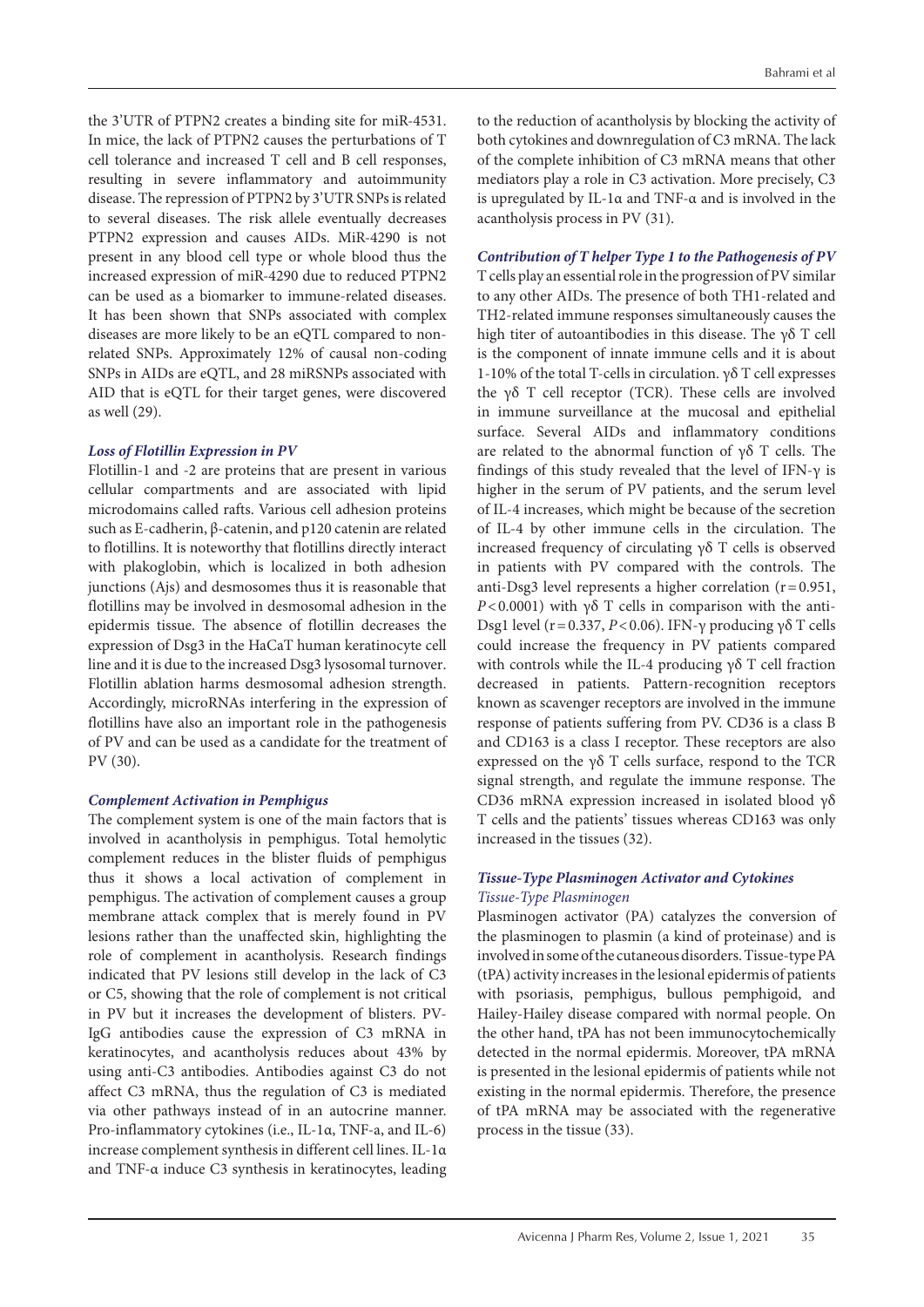# *Cytokines*

Complement and protease secretion have a role in the pathogenesis of acantholysis in PV. In addition, cytokines such as IL-1ɑ and TNF-ɑ are involved in the regulation and synthesis of complement and proteases. These cytokines induce keratinocytes C3 synthesis and proinflammatory cytokines. IL-1β and TNF-ɑ induce the synthesis of urokinase PA (uPA) and urokinase PA receptor (uPA-R). The main source of cytokines in the epidermis are keratinocytes, indicating that cytokines play a role in bullous pemphigoid (34), and using antibodies against IL-1 or IL-6 of mice completely blocks the development of blisters. Additionally, the levels of IL-6 and TNF-ɑ have been increasingly reported in the sera of PV patients (35), and the expression of these cytokines could not be specific to PV because it was detected in many inflammatory and bullous disorders (36). In a study by Anhalt et al, PA activity was inhibited by dexamethasone rather than acantholysis (37). According to Theda Schuh, PA system inhibitors could not prevent acantholysis mediated by PV-IgG (38). Thus, these studies show that the plasminogen/plasmin system is not crucial for the development of pemphigus (39). IL-1ɑ and TNF-ɑ derived from keratinocytes increase acantholysis both *in vivo* and *in vitro*. These cytokines increase the mRNA expression of uPA and C3, which are involved in PV pathogenesis, and their *in vitro* inhibition suppresses acantholysis. However, they are not necessary for the pemphigus development *in vivo*.

A slight amount of RORγt, which is a specific transcription factor of Th17 cells, was found in the skin biopsies of PF patients similar to healthy controls. Conversely, the level of RORγt mRNA in the PBMCs of PF patients was higher compared to the controls. This irrelevance is probably because of the samples used for the measurement of mRNA or the small group size of samples. The level of IL17+ cells in PV patients' skin biopsies was higher and about 5.2% (40). There was a relationship between the expression of RORγt and IL23R, and the induction of RORγt expression depends on the expression of IL23R. The differentiation of Th17 cells related to some cytokines (e.g., TGF-β, IL6, IL1, IL21, and IL23) is necessary for the maintenance and the proliferation of Th17 cells (41).

# *Human leukocyte Antigen-G Expression in PV*

HLA-G is a non-classical HLA class I molecule that has a role in the induction of tolerance. It is different from its classical peers because its gene has a few polymorphisms and is expressed in low values (42). PV is associated with tolerance induction mechanisms. It is evident that the transcription of HLA-G1 increases while that of HLA-G2 decreases in PV patients compared to healthy controls. HLA-G mainly contributes to the safekeeping of cells or tissues from the demolition of the natural killer or inflammatory cells. HLA-G may also have inhibitory functions such as prostaglandin E2 or transforming growth

factor-β that are both produced in the keratinocytes of the epidermis and involved in the immunohomeostatic balance of the skin at the end of inflammation (43). It is suggested that HLA-G has a key role in reducing inflammation and its level is different between PV and healthy people (44). The manuscript summary is presented in [Table 1](#page-7-0).

# **Discussion**

The autoimmune blistering disease pemphigus affects a group of people worldwide and decreases their quality of life. The pathology of pemphigus is associated with autoantibodies against adhesion protein Dsg 1 and 3 existing in the epidermis. Although the actual cause of pemphigus is still unknown, it has been observed that some RNA interactions are involved in the pathogenicity of pemphigus. MiR-338-3p expression increases in pemphigus patients and has a positive effect on anti-Dsg3 antibody titers. More expressions of MiR-338-3p cause an increase in the level of IL-4 and IL-10 whereas a decrease in the level of IFN-γ, and these changes cause an imbalance of Th1/Th2 cells involving in the pathogenicity of pemphigus. MiR-424-5p levels increase in pemphigus patients and affect p38 MAPK activation and HSP27 phosphorylation thus causing blistering. It was found that IL-6 increases in the oral mucosal tissues of PV patients. MiR-217 binds to the 3'UTR of IL-6 mRNA thus it can affect the pathogenicity of pemphigus. Rs1805672 G allele inhibits the miR-584-5p mediation, and KLRG1 is a target of miR-584-5p that increases in PF patients. Accordingly, Rs1805672 G can be involved in the pathogenicity of pemphigus. C3 mRNA synthesis induces by IL-1a and TNF-a, increases in pemphigus patients, and causes acantholysis. The expression of CD36 mRNA increases in γδ T cells and the patients' tissues whereas CD163 mRNA only increases in the tissue. The level of anti-Dsg3 is associated with γδ T cells thus CD36 is involved in the pathogenicity of pemphigus. Totally, C3 mRNA, mRNA of CD36, and mRNA of CD163 are coding RNAs that increase in pemphigus. Furthermore, the mRNA activity of tissue-type plasminogen activator increases in pemphigus. Further studies are needed for more information about the pathogenicity of pemphigus in order to provide better treatments for this disease.

# **Conclusion**

In general, the present study focused on reviewing all the available articles and investigating the role of RNAs in the pathophysiology of pemphigus. There is no certain target therapy for this disease. Nevertheless, considering that RNAs have a role in its pathophysiology and knowing that the effects of RNA pathways may be helpful in diagnosing and controlling the disease. The current study further evaluated the role of Mir-338-3p, miR-424-5p, MiR-127, miR-584-5p, and some mRNAs in pemphigus, and the results demonstrated that some RNAs may be impressive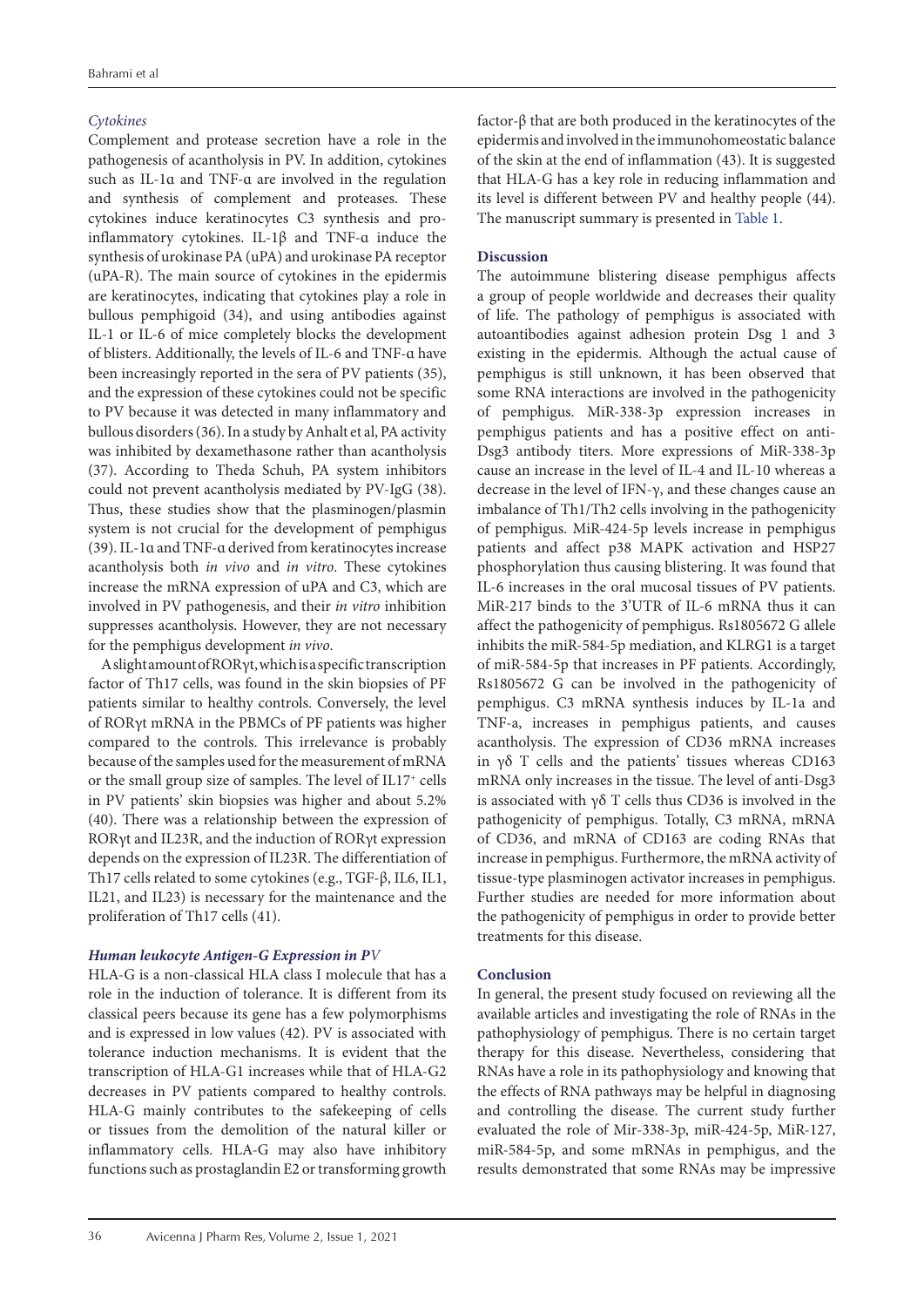<span id="page-7-0"></span>**Table 1.** Summary of Presented Data in This Article

| <b>Type of RNAs</b>                          | <b>Type of disease</b> | <b>Changes</b>                                                           | <b>Mechanism</b>                                                                                                                                  | Year | <b>References</b> |
|----------------------------------------------|------------------------|--------------------------------------------------------------------------|---------------------------------------------------------------------------------------------------------------------------------------------------|------|-------------------|
| mir-338-3p                                   | PV                     | Increase                                                                 | Causes an imbalance of Th1/Th2 cells thus it plays a<br>role in the production of Dsg3 antibody                                                   | 2018 | (18, 19)          |
| miR-424-5p                                   | Pemphigus              | Increase                                                                 | Regulates p38 MAPK activation and HSP27<br>phosphorylation, and blister formation                                                                 | 2017 | (4)               |
| $m$ iR-127*                                  | Pemphigus              |                                                                          | Regulates the IL-6 expression                                                                                                                     | 2017 | (6)               |
| miR-584-5p                                   | Pemphigus Foliaceus    | Increase                                                                 | Regulates KLRG1 mRNA levels                                                                                                                       | 2016 | (28)              |
| C3 mRNA                                      | PV                     | Increase                                                                 | IL-1a and TNF-a induce C3 synthesis                                                                                                               | 1999 | (31, 36)          |
| mRNA of CD36                                 | PV                     | Increased both in isolated blood<br>Γδ T cells and the patients' tissues | Regulates the immune response                                                                                                                     | 2018 | (32)              |
| mRNA of CD163                                | PV                     | Increased only in the tissue                                             | Regulates the immune response                                                                                                                     | 2018 | (32)              |
| mRNA of tissue-type<br>plasminogen activator | Pemphigus              | Activity increase                                                        | May be related to regenerative attempts by the<br>tissue                                                                                          | 1990 | (33)              |
| mRNA of urokinase<br>plasminogen activator   | PV                     | Increase                                                                 | IL-1a and TNF-a increase uPA expression and uPA<br>is involved in acantholysis                                                                    | 2003 | (39)              |
| IL23R mRNA<br>and<br>RORyt mRNA              | Pemphigus Foliaceus    | Increase                                                                 | Induction of RORyt expression depends on the<br>expression of IL23R, and IL23 is necessary for<br>maintenance and the proliferation of Th17 cells | 2018 | (41)              |
| $HLA-G1$                                     | PV                     | Increase                                                                 | HLA-G has a role in reducing inflammation                                                                                                         | 2008 | (44)              |
| HLA-G2                                       | PV                     | Decrease                                                                 | HLA-G plays a role in reducing inflammation                                                                                                       | 2008 | (44)              |
| LAIR <sub>2</sub> mRNA                       | Pemphigus              | Higher levels of LAIR2 Mrna might<br>influence<br>PF susceptibility      | Higher expression of LAIR2 in healthy controls.                                                                                                   | 2016 | (27)              |

*Note*. LAIR2: Leukocyte-associated immunoglobulin-like receptor 2; PV: Pemphigus Vulgaris; PF: Pemphigus foliaceus; HLA: Human leukocyte antigen; TNF: *Tumor necrosis factor*-alpha; IL: *Interleukin;* uPA: Urokinase plasminogen activator receptor; KLRG1*:* Killer cell lectin like receptor G1*.* \*This article is controversial because the topic is related to miR-127 although miR-217 was mentioned in all parts of the article. It is believed that miR-217 is correct.

on pemphigus. However, more studies and clinical assessments are required for obtaining more information about the role of RNAs in pemphigus to get a better view of their mechanisms and use them as biomarkers for earlier diagnosis or maybe for treatment.

### **Ethics Approval**

This study was approved by the Ethics Committee of Hamadan University of Medical Sciences (Ethical approval No. IR.UMSHA. REC.1399.126).

### **Availability of Data and Materials**

The applied and/or analyzed datasets during the current study are available from the corresponding author on reasonable request.

### **Competing Interests**

The authors declare that they have no competing interests.

### **Funding**

The study was financially supported by the Vice-chancellor of Research and Technology, Hamadan University of Medical Sciences, Hamadan, Iran (Grant No. 9902231098).

### **Authors' Contributions**

The conception and design of the study: F.N. and M.T. Acquisition of data, analysis, and interpretation of data: A.B. and F.N. The article drafting: A.B, M.S., and F.N. Critical revision of the article for important intellectual contents: MT, PH, MS, and FN. Final approval of the version for submission: MT and FN.

#### **Acknowledgments**

The authors would like to acknowledge the Vice-chancellor of Research and Technology, Hamadan University of Medical Sciences, Hamadan, Iran.

### **References**

- 1. Schmidt E, Kasperkiewicz M, Joly P. Pemphigus. Lancet. 2019;394(10201):882-94. doi: [10.1016/s0140-](https://doi.org/10.1016/s0140-6736(19)31778-7) [6736\(19\)31778-7.](https://doi.org/10.1016/s0140-6736(19)31778-7)
- 2. Walter E, Vielmuth F, Wanuske MT, Seifert M, Pollmann R, Eming R, et al. Role of Dsg1- and Dsg3-mediated signaling in pemphigus autoantibody-induced loss of keratinocyte cohesion. Front Immunol. 2019;10:1128. doi: [10.3389/](https://doi.org/110.3389/fimmu.2019.01128) [fimmu.2019.01128.](https://doi.org/110.3389/fimmu.2019.01128)
- 3. Kitajima Y. Regulation and impairments of dynamic desmosome and corneodesmosome remodeling. Eur J Dermatol. 2013. doi: [10.1684/ejd.2013.1976.](https://doi.org/10.1684/ejd.2013.1976)
- 4. Wang M, Liang L, Li L, Han K, Li Q, Peng Y, et al. Increased miR-424-5p expression in peripheral blood mononuclear cells from patients with pemphigus. Mol Med Rep. 2017;15(6):3479-84. doi: [10.3892/mmr.2017.6422](https://doi.org/10.3892/mmr.2017.6422).
- 5. Bystryn JC, Rudolph JL. Pemphigus. Lancet. 2005;366(9479):61-73. doi: [10.1016/s0140-6736\(05\)66829-](https://doi.org/10.1016/s0140-6736(05)66829-8) [8.](https://doi.org/10.1016/s0140-6736(05)66829-8)
- 6. Zhang Q, He Y, Cai W, Nie MH. MiR-127 regulates the development of oral pemphigus by targeting IL-6. Int J Clin Exp Med. 2017;10(4):6461-7.
- 7. Grünwald D, Singer RH, Rout M. Nuclear export dynamics of RNA-protein complexes. Nature. 2011;475(7356):333-41. doi: [10.1038/nature10318.](https://doi.org/10.1038/nature10318)
- 8. Ertem G, Ferris JP. Synthesis of RNA oligomers on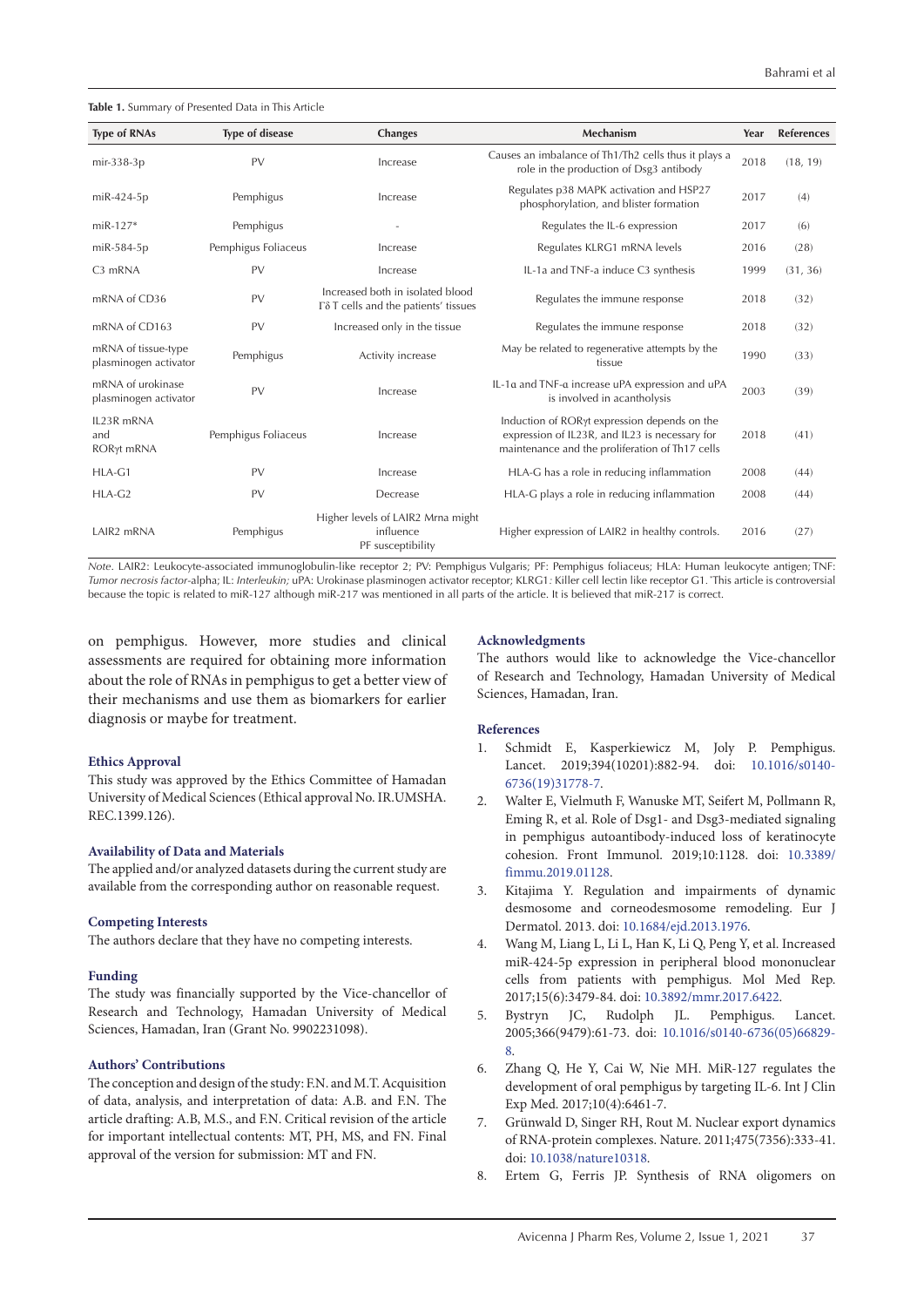heterogeneous templates. Nature. 1996;379(6562):238-40. doi: [10.1038/379238a0.](https://doi.org/10.1038/379238a0)

- 9. Small EM, Olson EN. Pervasive roles of microRNAs in cardiovascular biology. Nature. 2011;469(7330):336-42. doi: [10.1038/nature09783](https://doi.org/10.1038/nature09783).
- 10. Olena AF, Patton JG. Genomic organization of microRNAs. J Cell Physiol. 2010;222(3):540-5. doi: [10.1002/jcp.21993](https://doi.org/10.1002/jcp.21993).
- 11. Chitwood DH, Timmermans MC. Small RNAs are on the move. Nature. 2010;467(7314):415-9. doi: [10.1038/](https://doi.org/10.1038/nature09351) [nature09351](https://doi.org/10.1038/nature09351).
- 12. Bektas M, Jolly PS, Berkowitz P, Amagai M, Rubenstein DS. A pathophysiologic role for epidermal growth factor receptor in pemphigus acantholysis. J Biol Chem. 2013;288(13):9447-56. doi: [10.1074/jbc.M112.438010.](https://doi.org/10.1074/jbc.M112.438010)
- 13. Dhanapal R, Somasundarapandian S, Wihaskoro S, Kannan R, Rajkumar G, Chidambaram R. Interference RNA in immune-mediated oral diseases - minireview. Cent Eur J Immunol. 2017;42(3):301-4. doi: [10.5114/ceji.2017.70974.](https://doi.org/10.5114/ceji.2017.70974)
- 14. Salvatore M, Magrelli A, Taruscio D. The role of microRNAs in the biology of rare diseases. Int J Mol Sci. 2011;12(10):6733-42. doi: [10.3390/ijms12106733](https://doi.org/10.3390/ijms12106733).
- 15. Abbott A. Rare-disease project has global ambitions. Nature. 2011;472(7341):17. doi: [10.1038/472017a.](https://doi.org/10.1038/472017a)
- 16. Calin GA, Croce CM. MicroRNA signatures in human cancers. Nat Rev Cancer. 2006;6(11):857-66. doi: [10.1038/](https://doi.org/10.1038/nrc1997) [nrc1997.](https://doi.org/10.1038/nrc1997)
- 17. Negrini M, Nicoloso MS, Calin GA. MicroRNAs and cancer--new paradigms in molecular oncology. Curr Opin Cell Biol. 2009;21(3):470-9. doi: [10.1016/j.ceb.2009.03.002.](https://doi.org/10.1016/j.ceb.2009.03.002)
- 18. Liu Q, Cui F, Wang M, Xiong H, Peng X, Liang L, et al. Increased expression of microRNA-338-3p contributes to production of Dsg3 antibody in pemphigus vulgaris patients. Mol Med Rep. 2018;18(1):550-6. doi: [10.3892/](https://doi.org/10.3892/mmr.2018.8934) [mmr.2018.8934.](https://doi.org/10.3892/mmr.2018.8934)
- 19. Lin N, Liu Q, Wang M, Wang Q, Zeng K. Usefulness of miRNA-338-3p in the diagnosis of pemphigus and its correlation with disease severity. PeerJ. 2018;6:e5388. doi: [10.7717/peerj.5388](https://doi.org/10.7717/peerj.5388).
- 20. Wan Y, Qu K, Zhang QC, Flynn RA, Manor O, Ouyang Z, et al. Landscape and variation of RNA secondary structure across the human transcriptome. Nature. 2014;505(7485):706-9. doi: [10.1038/nature12946.](https://doi.org/10.1038/nature12946)
- 21. Lobo-Alves SC, Augusto DG, Magalhães WCS, Tarazona-Santos E, Lima-Costa MF, Barreto ML, et al. Long noncoding RNA polymorphisms influence susceptibility to endemic pemphigus foliaceus. Br J Dermatol. 2019;181(2):324-31. doi: [10.1111/bjd.17640.](https://doi.org/10.1111/bjd.17640)
- 22. Xue J, Su W, Chen Z, Ke Y, Du X, Zhou Q. Overexpression of interleukin-23 and interleukin-17 in the lesion of pemphigus vulgaris: a preliminary study. Mediators Inflamm. 2014;2014:463928. doi: [10.1155/2014/463928.](https://doi.org/10.1155/2014/463928)
- 23. Jordon RE. Complement activation in pemphigus. J Invest Dermatol. 1980;74(5):357-8. doi: [10.1111/1523-1747.](https://doi.org/10.1111/1523-1747.ep12543739) [ep12543739.](https://doi.org/10.1111/1523-1747.ep12543739)
- 24. Son M, Santiago-Schwarz F, Al-Abed Y, Diamond B. C1q limits dendritic cell differentiation and activation by engaging LAIR-1. Proc Natl Acad Sci U S A. 2012;109(46):E3160-7. doi: [10.1073/pnas.1212753109](https://doi.org/10.1073/pnas.1212753109).
- 25. Amagai M, Ahmed AR, Kitajima Y, Bystryn JC, Milner Y, Gniadecki R, et al. Are desmoglein autoantibodies essential

for the immunopathogenesis of pemphigus vulgaris, or just "witnesses of disease"? Exp Dermatol. 2006;15(10):815-31. doi: [10.1111/j.1600-0625.2006.00499\\_1.x](https://doi.org/10.1111/j.1600-0625.2006.00499_1.x).

- 26. Lebbink RJ, de Ruiter T, Adelmeijer J, Brenkman AB, van Helvoort JM, Koch M, et al. Collagens are functional, high affinity ligands for the inhibitory immune receptor LAIR-1. J Exp Med. 2006;203(6):1419-25. doi: [10.1084/jem.20052554.](https://doi.org/10.1084/jem.20052554)
- 27. Camargo CM, Augusto DG, Petzl-Erler ML. Differential gene expression levels might explain association of LAIR2 polymorphisms with pemphigus. Hum Genet. 2016;135(2):233-44. doi: [10.1007/s00439-015-1626-6](https://doi.org/10.1007/s00439-015-1626-6).
- 28. Cipolla GA, Park JK, de Oliveira LA, Lobo-Alves SC, de Almeida RC, Farias TD, et al. A 3'UTR polymorphism marks differential KLRG1 mRNA levels through disruption of a miR-584-5p binding site and associates with pemphigus foliaceus susceptibility. Biochim Biophys Acta. 2016;1859(10):1306-13. doi: [10.1016/j.bbagrm.2016.07.006](https://doi.org/10.1016/j.bbagrm.2016.07.006).
- 29. de Almeida RC, Chagas VS, Augusto DG, Magalhaes WCS, Tarazona-Santos E, Castro MAA, et al. Integrative Genome-Wide Analysis Identify Variants Located at Microrna Binding Sites Associated with Pemphigus Foliaceus. HLA. 2017;89(6):370.
- 30. Völlner F, Ali J, Kurrle N, Exner Y, Eming R, Hertl M, et al. Loss of flotillin expression results in weakened desmosomal adhesion and pemphigus vulgaris-like localisation of desmoglein-3 in human keratinocytes. Sci Rep. 2016;6:28820. doi: [10.1038/srep28820](https://doi.org/10.1038/srep28820).
- 31. Feliciani C, Toto P, Amerio P. In vitro C3 mRNA expression in pemphigus vulgaris: complement activation is increased by IL-1alpha and TNF-alpha. J Cutan Med Surg. 1999;3(3):140-4. doi: [10.1177/120347549900300306.](https://doi.org/10.1177/120347549900300306)
- 32. Das D, Anand V, Khandpur S, Sharma VK, Sharma A. T helper type 1 polarizing γδ T cells and Scavenger receptors contribute to the pathogenesis of pemphigus vulgaris. Immunology. 2018;153(1):97-104. doi: [10.1111/imm.12814.](https://doi.org/10.1111/imm.12814)
- 33. Baird J, Lazarus GS, Belin D, Vassalli JD, Busso N, Gubler P, et al. mRNA for tissue-type plasminogen activator is present in lesional epidermis from patients with psoriasis, pemphigus, or bullous pemphigoid, but is not detected in normal epidermis. J Invest Dermatol. 1990;95(5):548-52. doi: [10.1111/1523-1747.ep12504901](https://doi.org/10.1111/1523-1747.ep12504901).
- 34. Ameglio F, D'Auria L, Bonifati C, Ferraro C, Mastroianni A, Giacalone B. Cytokine pattern in blister fluid and serum of patients with bullous pemphigoid: relationships with disease intensity. Br J Dermatol. 1998;138(4):611-4. doi: [10.1046/j.1365-2133.1998.02169.x.](https://doi.org/10.1046/j.1365-2133.1998.02169.x)
- 35. D'Auria L, Bonifati C, Mussi A, D'Agosto G, De Simone C, Giacalone B, et al. Cytokines in the sera of patients with pemphigus vulgaris: interleukin-6 and tumour necrosis factor-alpha levels are significantly increased as compared to healthy subjects and correlate with disease activity. Eur Cytokine Netw. 1997;8(4):383-7.
- 36. Feliciani C, Toto P, Amerio P, Pour SM, Coscione G, Shivji G, et al. In vitro and in vivo expression of interleukin-1alpha and tumor necrosis factor-alpha mRNA in pemphigus vulgaris: interleukin-1alpha and tumor necrosis factoralpha are involved in acantholysis. J Invest Dermatol. 2000;114(1):71-7. doi: [10.1046/j.1523-1747.2000.00835.x.](https://doi.org/10.1046/j.1523-1747.2000.00835.x)
- 37. Anhalt GJ, Patel HP, Labib RS, Diaz LA, Proud D. Dexamethasone inhibits plasminogen activator activity